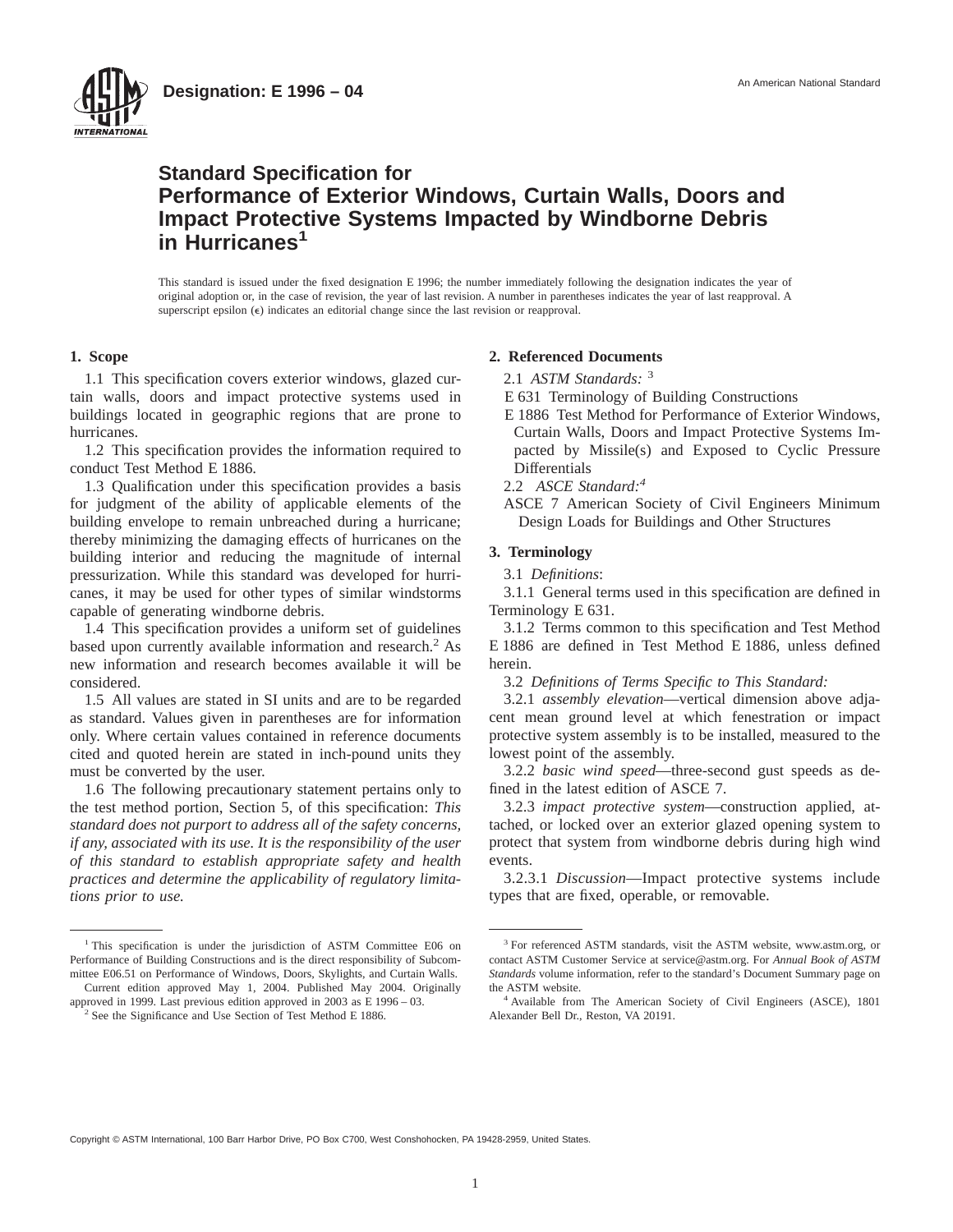3.2.4 *infill*—glazing in a fenestration assembly or curtain wall.

3.2.5 *integral mullion*—a horizontal or vertical member which is bounded at both ends by crossing frame members.

3.2.6 *maximum deflection*—Greatest deformation of an element or component under the application of an applied force. 3.2.7 *maximum dynamic deflection*—greatest deformation

of an element or component during the missile impact.

3.2.8 *porous impact protective system*—an assembly whose aggregate open area exceeds ten percent of its projected surface area.

3.2.9 *valley*—a pivoting axis of an impact protective system designed to rotate adjacent slats or panels outward.

### **4. Test Specimens**

4.1 *Number of Test Specimens*:

4.1.1 *Fenestration Assemblies:*

4.1.1.1 Three test specimens shall be submitted for the large missile test.

4.1.1.2 Three test specimens shall be submitted for the small missile test.

4.1.1.3 One additional test specimen may be submitted for each of the tests should no more than one of the original three specimens fail any portion of the testing.

4.1.2 *Impact Protective Systems:*

4.1.2.1 A minimum of three test specimens shall be submitted for the large missile test for the largest span to be qualified.

4.1.2.2 A minimum of three test specimens shall be submitted for the small missile test.

4.1.2.3 One additional test specimen may be submitted for each of the tests should no more than one of the original specimens fail any portion of the testing.

4.1.2.4 For systems with more than two tracks or mounting conditions, one test specimen shall be submitted for each additional combination of track or mounting condition if tested in accordance with 5.3.3.8.

4.2 Test specimens shall be prepared as specified in Test Method E 1886.

4.3 The size of the test specimen shall be determined by the specifying authority. All components of each test specimen shall be full size.

4.4 Where it is impractical to test the entire fenestration assembly such as curtain wall and heavy commercial assemblies, test the largest size of each type of panel as required by the specifying authority to qualify the entire assembly.

4.5 Fenestration assemblies and impact protective systems intended to be mulled together shall be tested separately or tested by combining three specimens into one mounting frame separated only by the mullions.

## **5. Test Methods**

5.1 Test specimens shall be tested according to Test Method E 1886.

5.2 Determine the missile based upon building classification, wind speed and assembly elevation according to Section 6.

## 5.3 *Location of Impact*:

5.3.1 *Large Missile Test*—Impact each impact protective system specimen and each fenestration assembly infill type once as shown in Fig. 1, except for additional impacts specified in 5.3.2 and in 5.3.3.8.

5.3.1.1 Impact one specimen with the center of the missile within a 65-mm  $(2 \frac{1}{2} \cdot \text{in.})$  radius circle and with the center of the circle located at the center of each type of infill.

5.3.1.2 Impact a different specimen with the center of the missile within a 65-mm  $(2 \frac{1}{2} \cdot \text{in.})$  radius circle and with the center of the circle located 150 mm (6 in.) from supporting members at a corner.

5.3.1.3 Impact the remaining specimen with the center of the missile within a  $65$ -mm  $(2 \frac{1}{2}$ -in.) radius circle and with the center of the circle located 150 mm (6 in.) from supporting members at a diagonally opposite corner.

5.3.2 *Additional Impact Locations in Wind Zone 4 (see* Fig. 1*)*:

5.3.2.1 Impact the same specimen specified in 5.3.1.1 a second time with the center of the second missile within a 65-mm  $(2 \frac{1}{2} \cdot in.)$  radius circle and with the center of the circle located 150 mm (6 in.) from supporting member at a corner.

5.3.2.2 Impact the same specimen specified in 5.3.1.2 a second time with the center of the second missile within a 65-mm  $(2 \frac{1}{2} \cdot in.)$  radius circle and with the center of the circle located at the center of each type of infill.

5.3.2.3 Impact the same specimen specified in 5.3.1.3 a second time with the center of the second missile within a 65-mm  $(2 \frac{1}{2} \cdot in.)$  radius circle and with the center of the circle located at the center of each type of infill except as specified in 5.3.3.6.

5.3.2.4 For test specimens with bracing at the specified impact location(s), the impact location(s) shall be relocated to the nearest area with no bracing.

5.3.3 *Special Considerations*:

5.3.3.1 For test specimens containing multiple panels, impact the exterior glazing surface innermost from the exterior plane of the fenestration assembly or impact protective system panel innermost from the exterior.

5.3.3.2 For test specimens containing fixed and operable panels of the same type of infill, impact the operable portion.

5.3.3.3 For operable test specimens, a corner impact location shall be nearest a locking device and the other corner impact location shall be at a corner diagonally opposite.

5.3.3.4 For test specimens with bracing at the specified impact location(s), the impact location(s) shall be relocated to the nearest area with no bracing.



**FIG. 1 Impact Location for Large Missile Test (Each Type of Infill)**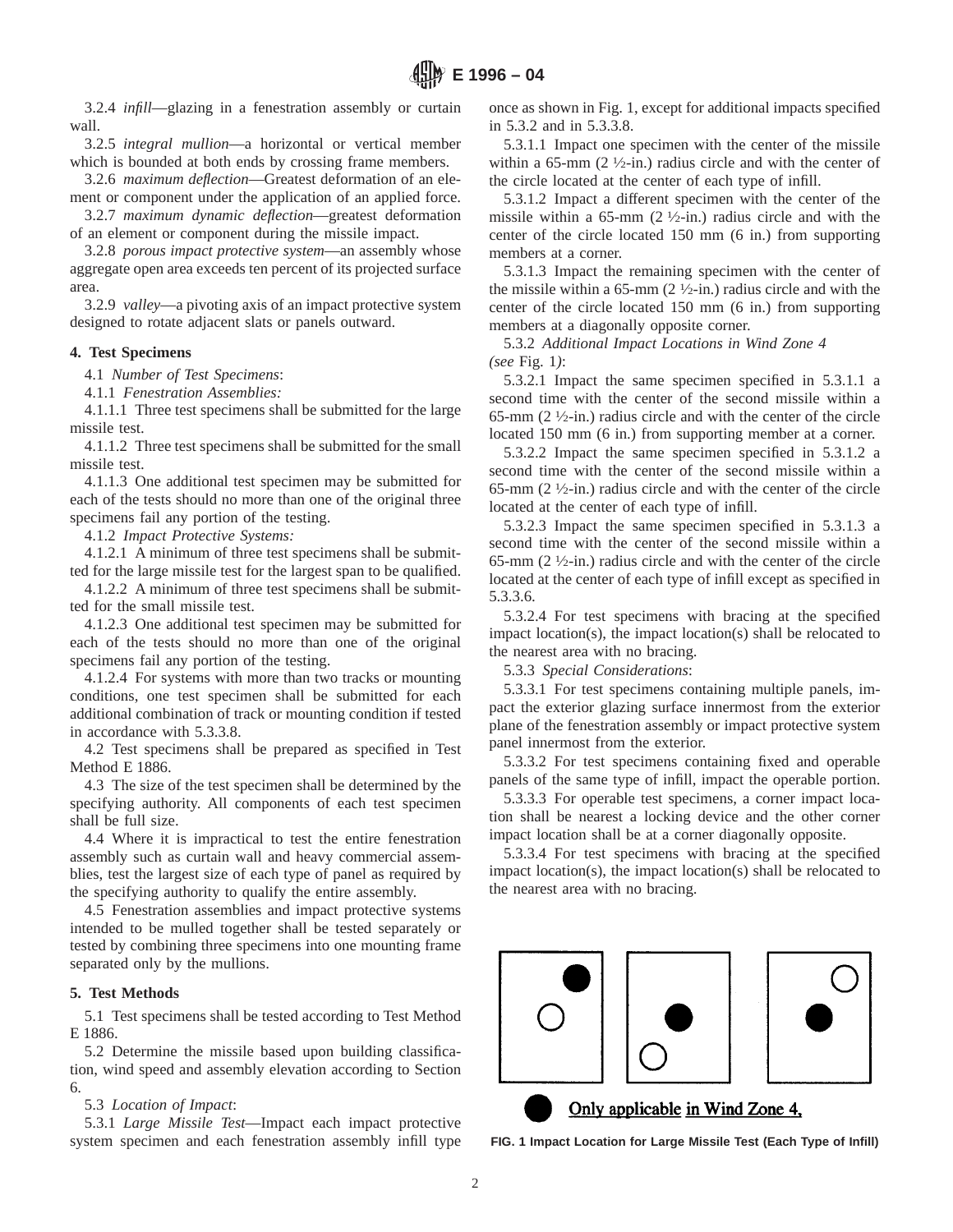5.3.3.5 The impacts on accordion impact protective systems shall be at the valleys located closest to the impact locations shown in Fig. 1.

5.3.3.6 In Wind Zone 4, impact the integral mullion midspan in lieu of the impact specified in 5.3.2.3 if applicable.

5.3.3.7 In Wind Zone 4, impact one vertical mullion with the longest span at mid span in addition to impacts specified in 5.3.

5.3.3.8 For impact protective systems that are testing specimens to qualify more than two track or mounting conditions in accordance with 4.1.2.4, each such specimen shall be impacted three times at the locations shown in Fig. 2.

5.3.4 *Small Missile Test*—Impact each impact protective system specimen and each fenestration assembly infill type three times with ten steel balls each as shown in Fig. 3.

5.3.4.1 Each impact location shall receive distributed impacts simultaneously from ten steel balls. The impact shall be described in the test report.

5.3.4.2 The corner impact locations shall be entirely within a 250-mm (10-in.) radius circle having its center located at 275 mm  $(11$  in.) from the edges.

5.3.4.3 The edge impact locations shall be entirely within a 250-mm (10-in.) radius circle at the centerline between two corners having its center located at 275 mm (11 in.) from the edge.

5.3.4.4 The center impact location shall be entirely within a 250-mm radius (10-in.) circle having its center located at the horizontal and vertical centerline of the infill.

NOTE 1-Impact locations for small missile test may overlap depending on the size of the specimen.

5.4 *Air Pressure Cycling*

## 5.4.1 *Air Pressure Differential:*

5.4.1.1 The air pressure portion of the test shall use the test loading program in Table 1. Select  $P_{\text{pos}}$  and  $P_{\text{neg}}$  for the maximum inward (positive) and maximum outward (negative) air pressure differential for which qualification is sought.

5.4.1.2 The air pressure differential to be used for porous impact protective systems shall be *F* (the design wind force for other structures as specified in ASCE 7) divided by the horizontally projected area of the entire assembly.

5.4.2 Except in Wind Zone 4, porous impact protective systems whose aggregate open area exceeds 50 % of their projected surface area that pass the small missile test and that are not subject to the large missile test need not be tested for the air pressure portion of the test described in this section.

5.5 For porous impact protective system specimens that are tested independently of the fenestration assemblies they are







Specimen 1 Specimen 2 Specimen 3 **FIG. 3 Impact Locations for Small Missile Test (Each Type of Infill)**

|  |  |  | TABLE 1 Cyclic Static Air Pressure Loading |  |
|--|--|--|--------------------------------------------|--|
|--|--|--|--------------------------------------------|--|

| Loading<br>Sequence |          | Loading Direction Air Pressure Cycles | Number of Air<br><b>Pressure Cycles</b> |
|---------------------|----------|---------------------------------------|-----------------------------------------|
|                     | Positive | 0.2 to 0.5 $P_{\text{nos}}$           | 3500                                    |
| 2                   | Positive | 0.0 to 0.6 $P_{\text{nos}}$           | 300                                     |
| 3                   | Positive | 0.5 to 0.8 $P_{\text{pos}}$           | 600                                     |
| 4                   | Positive | 0.3 to 1.0 $P_{\text{nos}}$           | 100                                     |
| 5                   | Negative | 0.3 to 1.0 $P_{\text{neg}}$           | 50                                      |
| 6                   | Negative | 0.5 to 0.8 $P_{\text{neq}}$           | 1050                                    |
|                     | Negative | 0.0 to 0.6 $P_{\text{neq}}$           | 50                                      |
| 8                   | Negative | 0.2 to 0.5 $P_{\text{neg}}$           | 3350                                    |

intended to protect, measure and record both the maximum dynamic deflection and the residual deflection following the impact test and measure and record the maximum deflection in combination with the residual deflection during the air pressure cycling test. Measure all deflections to the nearest 2 mm (0.1 in.).

### **6. Missiles**

6.1 The specifying authority shall select an applicable missile by defining a level of protection, a wind zone, and an assembly elevation above the ground.

6.2 The applicable missile from Table 2 shall be chosen using Table 3, unless otherwise specified.

6.2.1 Unless otherwise specified, select the appropriate level of building protection from 6.2.1.1-6.2.1.3 and enter Table 3 or Table 4 at the appropriate column.

6.2.1.1 *Enhanced Protection (Essential Facilities)*— Buildings and other structures designated as essential facilities, including, but not limited to, hospitals; other health care

**TABLE 2 Applicable Missiles**

| Missile Level | Missile                                                                                                         | Impact Speed<br>(m/s) |  |
|---------------|-----------------------------------------------------------------------------------------------------------------|-----------------------|--|
| A             | 2 g $\pm$ 5 % steel ball                                                                                        | 39.62 (130 f/s)       |  |
| B             | 910 $q \pm 100$ g (2.0 lb. $\pm$ 0.25 lb.) 2×4 in.<br>52.5 cm $\pm$ 100 mm (1 ft - 9 in. $\pm$ 4 in.)<br>lumber | 15.25 (50 f/s)        |  |
| C             | 2050 $q \pm 100$ q (4.5 lb. $\pm$ 0.25 lb.) 2×4 in.<br>1.2 m $\pm$ 100 mm (4 ft $\pm$ 4 in.) lumber             | 12.19 (40 f/s)        |  |
| D             | 4100 g $\pm$ 100 g (9.0 lb. $\pm$ 0.25 lb) 2×4 in.<br>2.4 m $\pm$ 100 mm (8 ft $\pm$ 4 in.) lumber              | 15.25 (50 f/s)        |  |
| Ε             | 4100 g $\pm$ 100 g (9.0 lb. $\pm$ 0.25 lb.) 2×4 in.<br>2.4 m $\pm$ 100 mm (8 ft $\pm$ 4 in.) lumber             | 24.38 (80 f/s)        |  |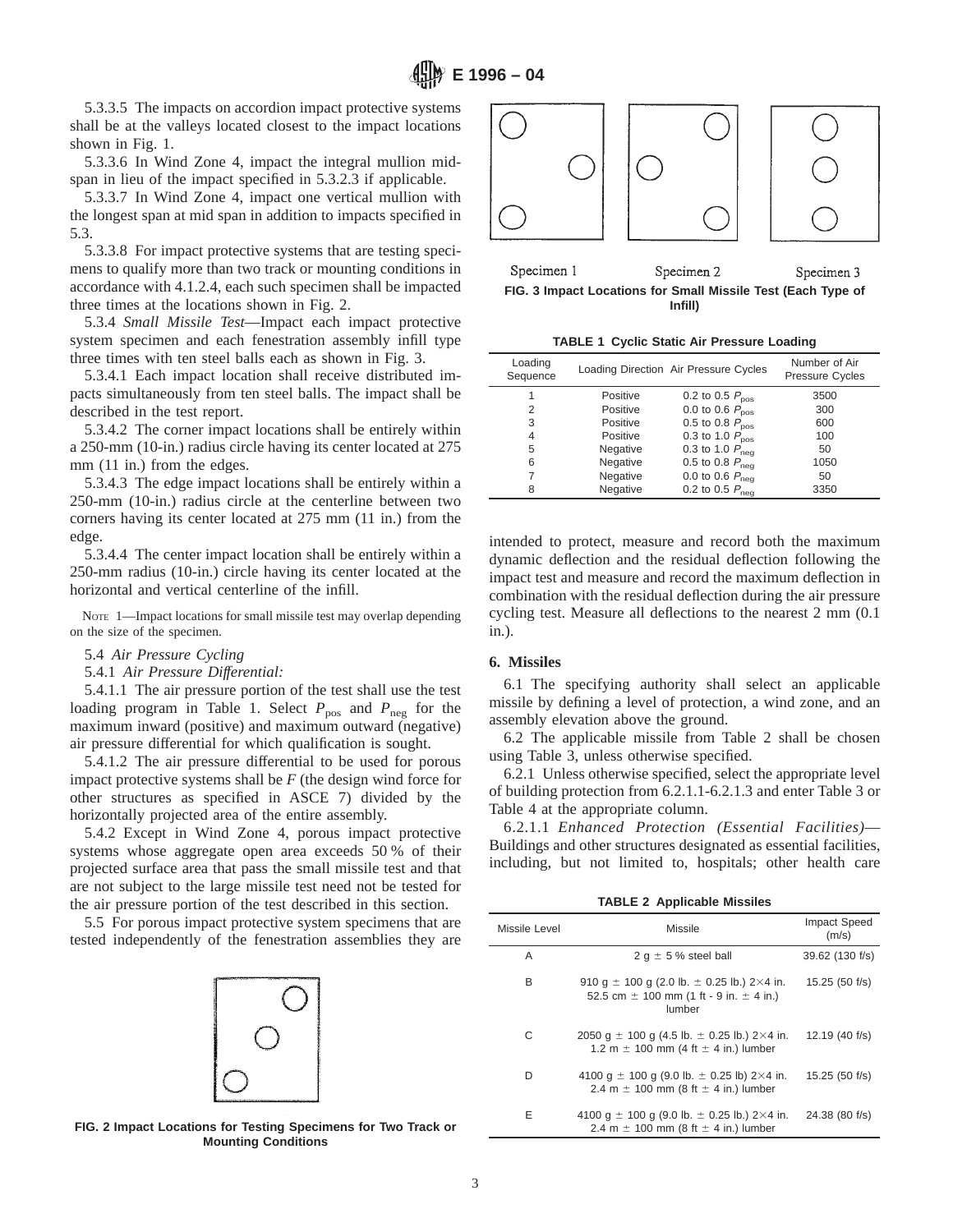#### **TABLE 3 Description Levels**

NOTE—For Missiles B, C, D, and E also use Missile A for porous impact protective systems (see 8.4).

| Level of Protec-<br>tion | <b>Enhanced Protection</b><br>(Essential Facilities) |             | <b>Basic Protection</b> |       | Unprotected                           |             |
|--------------------------|------------------------------------------------------|-------------|-------------------------|-------|---------------------------------------|-------------|
| Assembly eleva-          | $\leq$ (30 ft)                                       | $>$ (30 ft) | $\leq$ (30 ft)          |       | $>$ (30 ft) $\le$ (30 ft) $>$ (30 ft) |             |
| tion                     | 9.1 m                                                | 9.1 m       | 9.1 m                   | 9.1 m | 9.1 m                                 | 9.1 m       |
| Wind Zone 1              | D                                                    | D           | С                       | A     | None                                  | None        |
| Wind Zone 2              | D                                                    | D           | С                       | Α     | None                                  | None        |
| Wind Zone 3              | E                                                    | D           | D                       | Α     | None                                  | None        |
| Wind Zone 4              | F                                                    | D           | D                       | А     | <b>None</b>                           | <b>None</b> |

**TABLE 4 Desciption of Levels for Rooftop Skylights in One- and Two-Family Dwellings**

NOTE 1—The term "One- and Two-Family Dwellings" includes all buildings included under the scope of the International Residential Code 2000 published by the International Code Council.

| Level of Protection | <b>Basic Protection</b> |                  |  |
|---------------------|-------------------------|------------------|--|
| Assembly elevation  | $\leq$ (30 ft)          | $>$ (30 ft)      |  |
|                     | 9.1 m                   | 9.1 <sub>m</sub> |  |
| Wind Zone 1         | Α                       | Α                |  |
| Wind Zone 2         | в                       | Α                |  |
| Wind Zone 3         | C                       | Α                |  |
| Wind Zone 4         | $C^A$                   | Α                |  |

 $A$  Use missile D in Wind Zone 4 Exposure B as that exposure is defined and used in ASCE 7.

facilities having emergency treatment facilities; jails and detention facilities; fire, rescue and police stations, and emergency vehicle garages; designated emergency shelters; communications centers and other facilities required for emergency response; power generating stations; other public utility facilities required in an emergency; and buildings and other structures having critical national defense functions.

6.2.1.2 *Basic Protection*—All buildings and structures except those listed in 6.2.1.1and 6.2.1.3.

6.2.1.3 *Unprotected*—Buildings and other structures that represent a low hazard to human life in a windstorm including, but not limited to: agricultural facilities, production greenhouses, certain temporary facilities, and storage facilities.

6.2.2 Unless otherwise specified, select the wind zone based on the basic wind speed as follows:

6.2.2.1 *Wind Zone 1*—110 mph (49 m/s)  $\leq$  basic wind speed  $< 120$  mph (54 m/s), and Hawaii.

6.2.2.2 *Wind Zone* 2—120 mph  $(54 \text{ m/s}) \leq \text{basic wind}$ speed  $< 130$  mph (58 m/s) at greater than 1.6 km (one mile) from the coastline. The coastline shall be measured from the mean high water mark.

6.2.2.3 *Wind Zone* 3-130 mph  $(58 \text{ m/s}) \leq \text{basic wind}$ speed  $\leq 140$  mph (63 m/s), or 120 mph (54 m/s)  $\leq$  basic wind speed  $\leq 140$  mph (63 m/s) and within 1.6 km (one mile) of the coastline. The coastline shall be measured from the mean high water mark.

6.2.2.4 *Wind Zone 4*— basic wind speed  $> 140$  mph (63)  $m/s$ ).

# **7. Pass/Fail Criteria**

7.1 In Wind Zones 1, 2, and 3, the specifying authority shall select an applicable pass/fail criterion based on 7.1.1 and 7.1.2.

7.1.1 *Fenestration Assemblies and Non-Porous Impact Protective Systems*:

7.1.1.1 The test specimen shall resist the large or small missile impacts, or both, with no tear formed longer than 130 mm (5 in.) and wider than 1 mm( $\frac{1}{16}$  in.) through which air can pass or no opening formed through which a 76 mm (3 in.) diameter solid sphere can freely pass when evaluated upon completion of missile impacts and test loading program.

7.1.1.2 All test specimens meeting the enhanced protection impact levels shall resist the large or small missile impacts, or both, without penetration of the inner plane of the infill or impact protective system, and resist the cyclic pressure loading specified in Table 1 with no tear formed longer than 130 mm  $(5)$ in.) and wider than 1 mm  $(\frac{1}{16}$  in.) through which air can pass or no opening formed through which a 76 mm (3 in.) diameter solid sphere can freely pass.

7.1.2 *Porous Impact Protective Systems Tested Independently of the Fenestration Assemblies They are Protecting*:

7.1.2.1 There shall be no penetration of the innermost plane of the test specimen by the applicable missile(s) during the impact test(s).

7.1.2.2 Upon completion of the missile impact(s) and test loading program, there shall be no horizontally projected opening formed through which a 76 mm (3 in.) diameter solid sphere can pass.

7.2 In Wind Zone 4, the specifying authority shall select an applicable pass/fail criterion based on 7.2.1 and 7.2.2.

7.2.1 All test specimens shall resist the large or small missile impacts, or both, without penetration of the inner plane of the infill or impact protective system, and resist the cyclic pressure loading specified in Table 1 with no tear formed longer than 130 mm (5 in.) and wider than 1 mm  $(\frac{1}{16}$  in.) through which air can pass.

7.2.2 The overlap seams of an impact protective system shall not have a separation greater than  $\frac{1}{180}$  of the span or 13 mm  $(1/2$  in), whichever is less, after impact. The length of the separation shall not be greater than 900 mm (36 in.) or 40 % of the span whichever is less.

7.3 Doors that are a part of the means of egress and emergency escape and rescue openings, as both terms are defined and used in the International Building Code<sup>5</sup> published by the International Code Council, shall be openable without the use of tools upon completion of missile impact and test loading program.

## **8. Product Qualification**

8.1 When all test specimens submitted have met the requirements of this specification based on the pass/fail criteria described in Section 7, except in the case of 8.2, the set of test specimens shall be accepted according to the designated building classification, wind speed and assembly elevation.

8.2 If any test specimen fails to meet the requirements of this specification as described in Section 6, it shall be rejected and one additional identical test shall be performed on the

<sup>5</sup> Available from International Code Council (ICC), 5203 Leesburg Pike, Suite 600, Falls Church, VA 22041.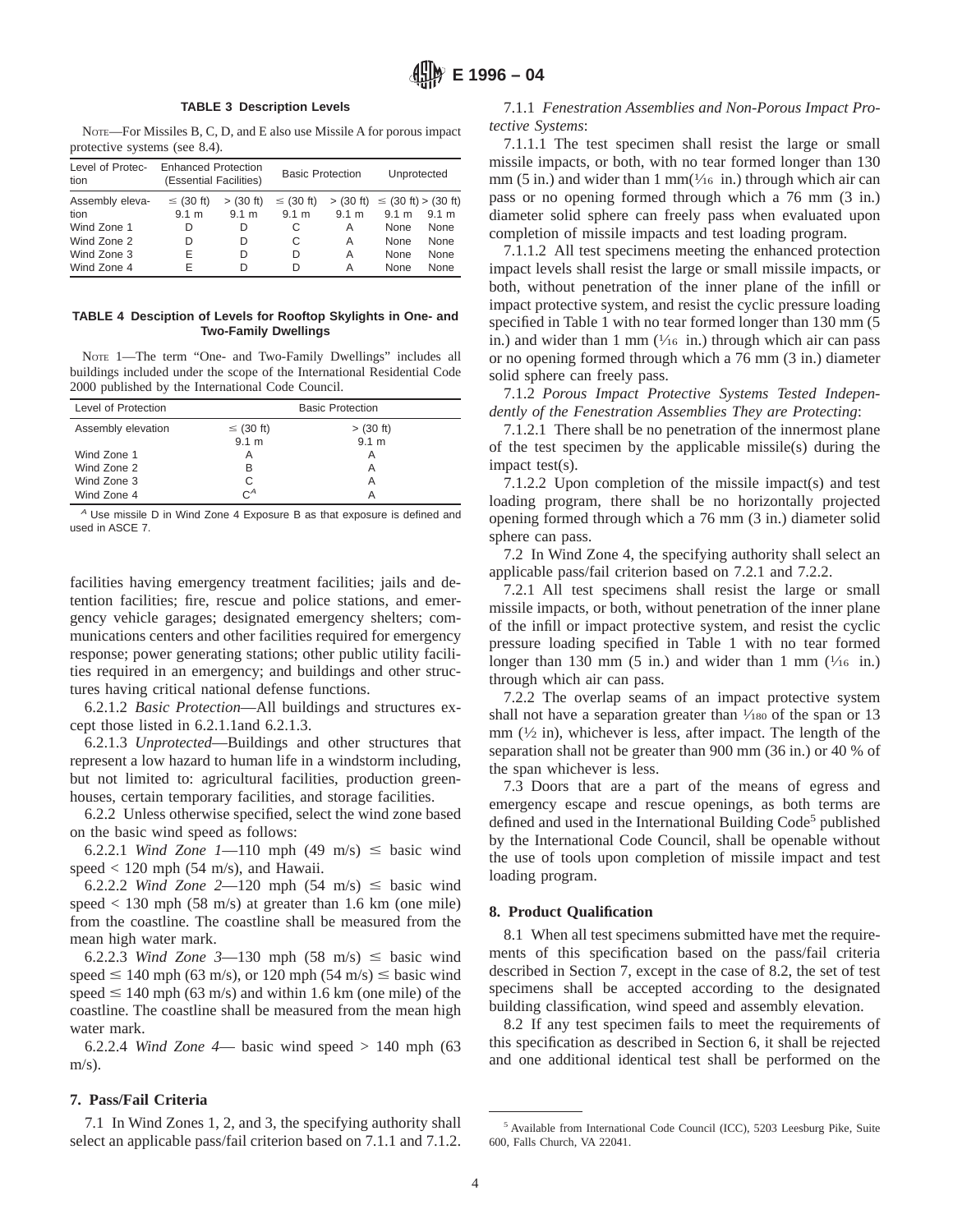additional specimen specified in 4.1.1.3 or 4.1.2.3. Any additional failures shall constitute failure of the entire set of test specimens and it shall be rejected.

8.3 Porous impact protective systems and all impact protective systems in Wind Zone 4 and in essential facilities in all Wind Zones that are tested independently of the fenestration assembly shall be accepted for installations in which they are offset from the fenestration assemblies by the greater of the following:

8.3.1 The maximum dynamic deflection, as measured in 5.5 plus 25 %, or,

8.3.2 The sum of the maximum deflection and the residual deflection, as measured in 5.5 plus 25 %.

8.4 Any test specimen that has passed the large missile impact test is not required to pass the small missile test, except for impact protective systems that contain openings greater than 5 mm  $(\frac{3}{16}$  in.), projected horizontally.

8.5 Substitutions shall be according to the following criteria:

8.5.1 Successful tests of a fenestration assembly shall qualify other assemblies of the same glass type and treatment with thicker or equal monolithic glass and laminated glazing with equal thickness glass and a thicker or equal interlayer, provided the glazing detail is unchanged.

8.5.2 Successful tests of a fenestration assembly shall qualify other assemblies of the same type that contain smaller sashes, panels, or lites at equal or lower design pressures provided the same methods of fabrication are used and the anchorage of the lites is unchanged. Smaller assemblies shall not exceed dimensions of the tested width or height.

8.5.3 Successful tests of a fenestration assembly shall qualify other assemblies with the same glazing type and treatment that are tinted, heat absorbing, reflective, or otherwise aesthetically modified, provided the requirements of 8.5.1 and 8.5.2 are satisfied.

8.5.4 Successful tests of a fenestration assembly that contains construction to improve thermal efficiency of frame or sash, shall qualify other assemblies that do not contain construction to improve thermal efficiency provided the same extrusions are used and the requirements of 8.5.1 and 8.5.2 are satisfied.

8.5.5 Successful test of a fenestration assembly shall qualify other assemblies containing a frame or sash having a greater section modulus provided the construction details and reinforcement remain unchanged and the requirements of 8.5.1 and 8.5.2 are met.

8.5.6 Successful tests of an impact protective system shall qualify other assemblies of the same or less area, and the same or greater section modulus, provided the construction details and reinforcement are unchanged.

8.6 Manufactured assemblies successfully tested shall not be combined unless the structural supports and connections between assemblies have been designed for the wind loads.

8.7 Qualification at any load level automatically includes qualification for all lower load levels.

#### **9. Compliance Statement**

9.1 Report the following information:

9.1.1 Detailed description of test specimen(s) and test results in accordance with the Report section of Test Method E 1886.

9.1.2 Missile type and cyclic loading pressure(s) for which the test specimen qualified.

9.2 Attach a copy of the test report from Test Method E 1886, to Compliance Statement for this specification.

## **10. Keywords**

10.1 building envelope; curtain walls; cyclic pressure loading; doors; fenestration; hurricanes; impact protective systems; missile impact; windborne debris; windows; windstorms

## **APPENDIXES**

#### **(Nonmandatory Information)**

#### **X1. BREACHING OF THE BUILDING ENVELOPE**

X1.1 *Damage and Internal Pressurization*—Windows, doors, and curtain walls are building envelope components (defined as "components and cladding," in ASCE 7) often subject to damage in windstorms. Windborne debris impact can not only cause failure of these building envelope components but can also expose a building's contents to the damaging effects of continued wind and rain. From a structural perspective, a potentially more serious result can be internal pressurization of the building. When the windward wall of a building is breached, the internal pressure in the building increases resulting in larger outward acting pressure on the other walls and roof. Similarly, when a breached wall is subject to leeward wall pressures, the internal pressure in the building decreases possible resulting in larger inward acting pressures on the other walls and roof. Depending on the size of the breached envelope components, the building may be classified as a "partially enclosed building" as defined in ASCE 7. For this classification of building, the internal pressure coefficient increased to  $+0.55$ (from  $+0.18$  for an enclosed building) and to  $-0.55$  (from  $-0.18$ ) for an enclosed building) this represents more than a three fold increase in internal pressure and, if not accounted for in design, can significantly increase the net pressure (both positive and negative) for which the envelope components were designed.

X1.1.1 ASCE 7 specifies that buildings in "wind borne debris regions" having glazing in the bottom 60 feet that is not designed or protected from missile impact, have such glazing be treated as openings for the purpose of classifying a building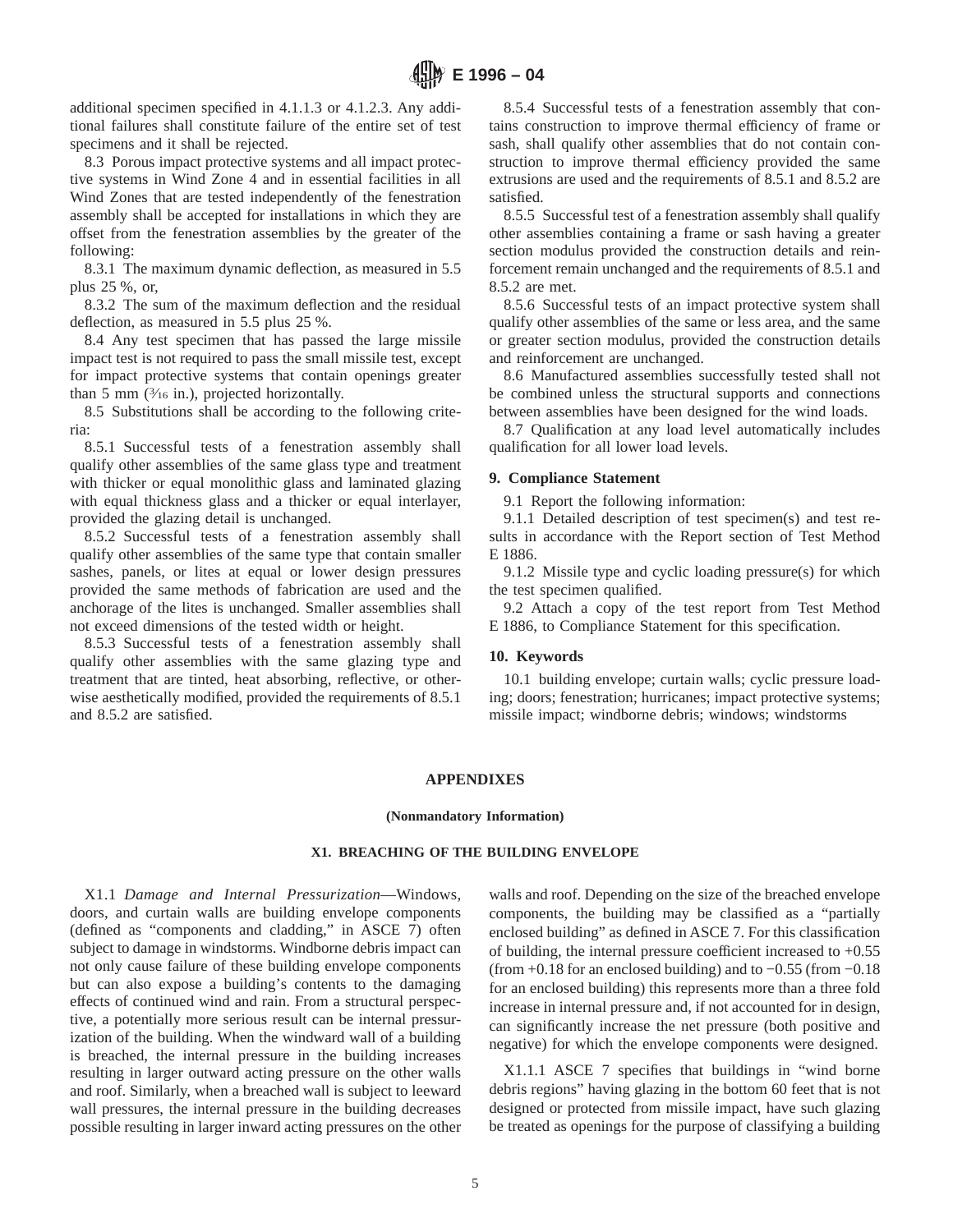as "enclosed" or "partially enclosed." This may require these buildings to be designed for larger internal pressures if classified as a "partially enclosed building." It is the intent of this ASTM specification to quantify the requirements for windborne debris impact.

NOTE X1.1—Dade<sup>6</sup> (1) and Broward (2) counties, SBCCI Standard SSTD 12 **(3)**, and The Texas Department of Insurance Building Code for Windstorm Resistant Construction **(4)** do not limit missile impact protection to the bottom 18.2 m (60 ft).

# X1.2 *Design Pressure and Product Qualification Under This Specification*:

X1.2.1 The air pressure cycling portion of Test Method E 1886 applies pressures that are a function of *P*, where *P* denotes the maximum inward ( $P_{\text{pos}}$ ) and outward ( $P_{\text{neg}}$ ) air pressure differentials, which are either specified or are equal to the design pressure. "Design pressure" is defined in Test Method E 1886 as follows:

X1.2.2 ASCE 7 defines the fenestration as "components and cladding." The procedure for determining the design pressure for components and cladding is different for low-rise buildings (buildings having a mean roof height less than or equal to 18.2 m (60 ft) than for other buildings not classified as low-rise buildings. In either case, the design pressure is a function of several parameters including Importance Factor (I), Exposure Category (A, B, C, or D), topography and Topographic Factor  $(K_{zt})$ , Mean Roof Height (h), height of the fenestration assembly above the ground, location (zone) of the fenestration assembly on the building elevation, and the Effective Wind Area (A) of the fenestration assembly. Only the latter parameter, Effective Wind Area (A), is under the control of the building designer and fenestration manufacturer.

X1.2.3 All of these parameters should be considered when selecting  $P_{\text{pos}}$  and  $P_{\text{neg}}$ . When defining substitution criteria the specification addresses only one of these, area of assembly, in 8.5.2 ("Successful tests of a fenestration assembly shall qualify others of the same type that contain smaller sashes, panels or lites assemblies at equal or lower design pressures..."). Section 5.4.1.1 of this specification states that the selection of  $P_{\text{nos}}$  and P neg should be made "...*for which qualification is sought.*" A conservative approach would base  $P_{\text{pos}}$  and  $P_{\text{neg}}$  on the highest factor for each parameter (that is, open exposure, tallest building, highest importance factor, edge location, and smallest area). An alternate approach should explicitly state what assumptions were made for each parameter in the selection of  $P_{\text{pos}}$  and  $P_{\text{neg}}$ .

## **X2. IMPACT RISK ANALYSIS**

X2.1 *Summary of Risk Parameters* in Ref **(5)**—The report discusses the following parameters that affect the risk of building damage from windborne debris:

X2.1.1 Wind velocity,

X2.1.2 Type and quantity of missiles in the wind-field generated from ground sources,

X2.1.3 Type and quantity of missiles in the wind-field generated from building sources, as function of the quality of construction,

- X2.1.4 Density of buildings,
- X2.1.5 Shape and height of buildings, and
- X2.1.6 Percentage of glazed openings.

X2.2 The report combines a hurricane wind field model, a missile generation model, a missile trajectory model and an impact model to produce a risk analysis. The output is expressed in terms of curves of specified impact energy resistance or impact momentum resistance levels plotted on a graph with reliability (*R*) (from 0.75 to 1.00) on the vertical axis and wind velocity (from 110 to 170 mph peak gusts) on the horizontal axis. Plots have been generated for single story detached residential buildings, for two different values for the quality of construction and density of buildings, and three different values for percentage of glazed openings.

#### **X2.3** *The Performance Objective of This Specification*

X2.3.1 This specification establishes missile impact criteria for all building types and occupancies. The antecedents for this effort are the criteria established in Australian National Standards **(6)** the Florida counties of Dade **(1)** and Broward **(2)**, in SBCCI Standard SSTD 12 **(3),** and in the Texas Department of Insurance Building Code for Windstorm Resistant Construction **(4)**. All of these are based on analysis and judgement of experts after many years of windstorm study. The Twisdale et al. study represents new inputs into this body of analysis and experience. Since it so far has covered only a very limited range of buildings out of the total scope of this specification, its application to the development of this specification has also required a degree of judgement.

X2.3.2 The energy and momentum curves included in the Twisdale et. al. **(5)** report are referenced to a zero energy or momentum curve, that can be interpreted as the reliability achieved at various wind speeds when no impact resistance is provided. Other curves describe reliability versus wind speed at increasing amounts of impact resistance, for example 10, 20, 50, 100, 200, and 300 lb of momentum. All the curves illustrated by Twisdale et al. **(5)** including the zero resistance

<sup>&</sup>quot;-the uniform static air pressure difference, inward or outward, for which the test specimen would be designed under service load conditions using conventional structural engineering specification and concept. This pressure is determined by either analytical or wind tunnel procedures (such as specified in ANSI/ASCE 7).

<sup>6</sup> The boldface numbers given in parentheses refer to a list of references at the end of the standard.